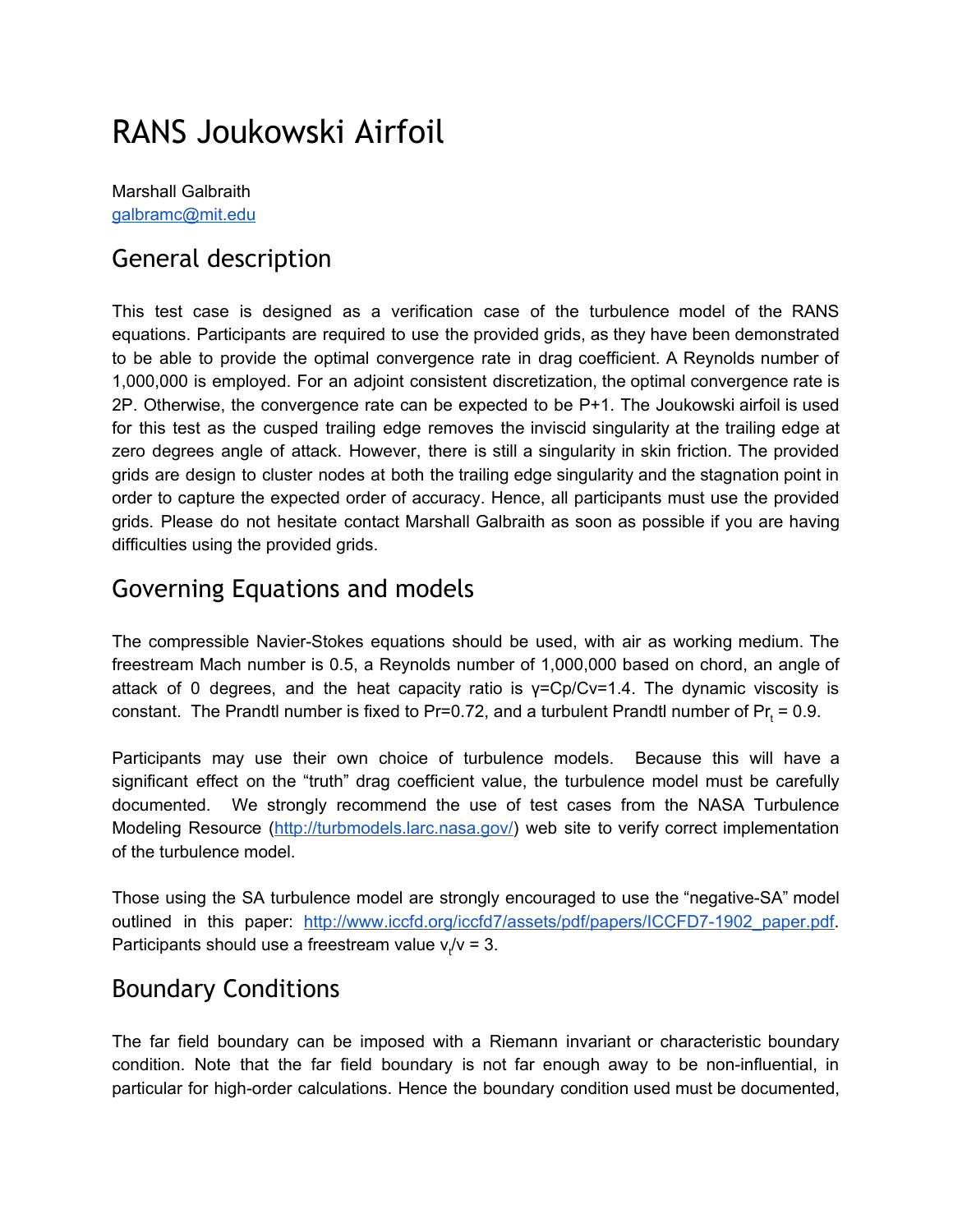and will likely lead to slight difference in the "truth" drag coefficient on the finest mesh. The airfoil surface is imposed as a no-slip adiabatic wall.

## Geometry and grids



The geometry of the Joukowski airfoil is shown in the adjacent figure. Structured, unstructured quadrilateral, and unstructured triangular grids are provided. The provided grids must be used by all participants, through custom and adapted grids are also welcomed in addition to the provided grids. A python script (RANS.py) is provided that generates the grids. This allows participants to generate custom file formats if desired. Please contact Marshall Galbraith if you have any problems generating the grids.

#### Common Inconsistencies

The following is a list of common inconsistencies that can lead to computing a different "truth" drag coefficient value.

- 1. Using a different Prandtl number than 0.72.
- 2. Using Sutherland's law rather than constant viscosity.
- 3. Using isothermal wall rather than adiabatic wall.
- 4. Using different turbulence models will have a significant effect.
- 5. Using something different from a freestream value of  $v_t/v = 3$ .

#### Mandatory campaign

The main objective is to demonstrate grid convergence of drag coefficient on a sequence of successively refined meshes. The provided meshes must be used for all calculations. Participants should provide a non-dimensional drag coefficient error for each of the grids. Due to variations in boundary condition implementations, participants should compute a reference drag coefficient on the finest grid with the highest order of accuracy available in their software. The drag coefficient error for each grid is computed relative to this reference drag coefficient. Participants should also verify that machine zero lift is computed on all grids.

- 1. Start the simulation from a uniform free stream with M = 0.5 everywhere, and monitor the  $L<sub>2</sub>$  norm of the density residual. Compute the work units required to achieve a steady state where the density residual has dropped at least 10 orders of magnitude.
- 2. Perform this exercise for at least four different meshes and with different orders of accuracy to assess the performance of high-order schemes of various accuracy.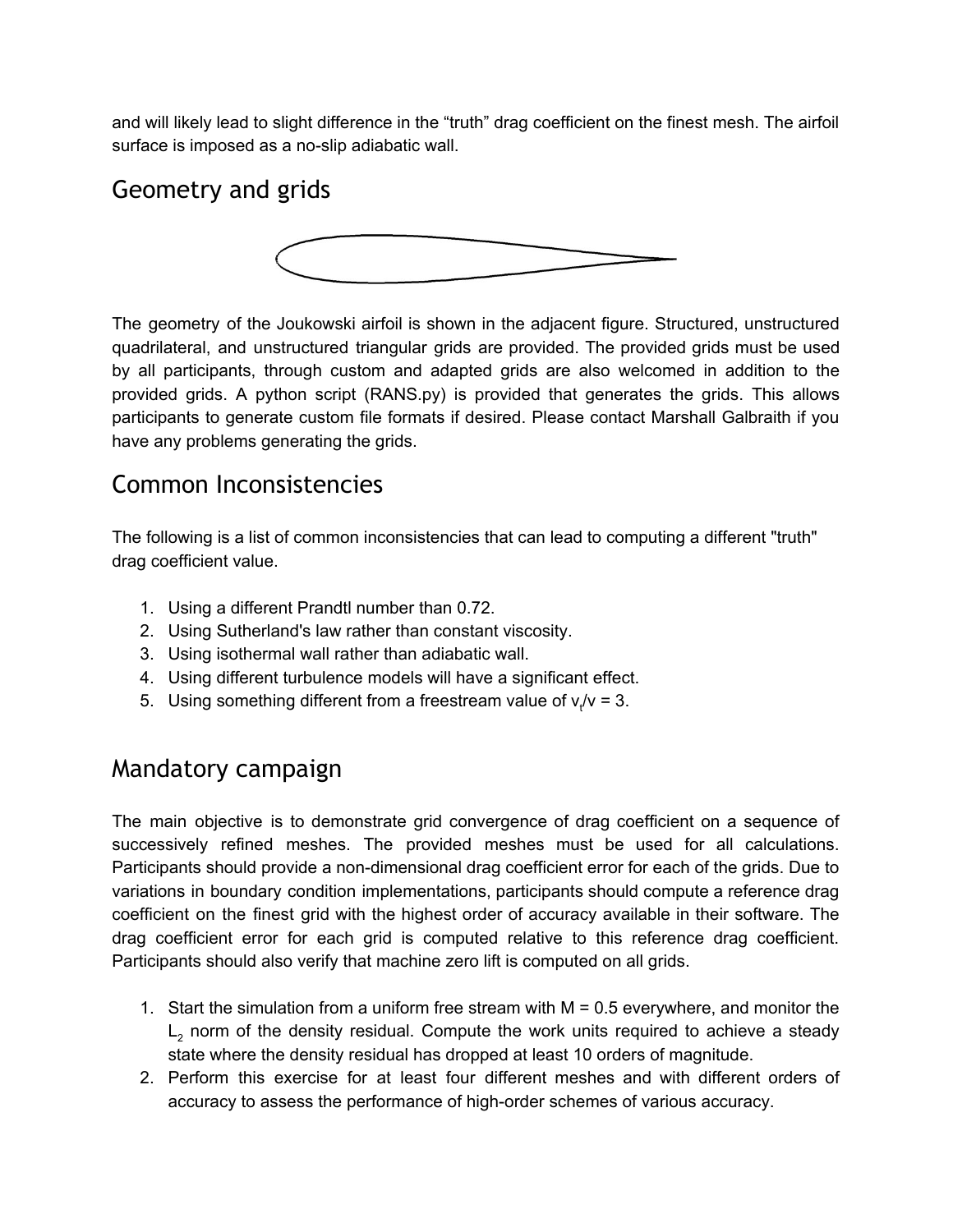- 2. Plot the drag coefficient error vs. work units to evaluate efficiency, and drag coefficient error vs. length scale to assess the numerical order of accuracy.
- 3. The raw data should be provided in three columns,  $h = 1/\sqrt{nDOFs}$ , drag coefficient, and work units. The data should be separated by different p values. An example format is provided below:

| $P = 0$        |            |                       |
|----------------|------------|-----------------------|
| 1/sqrt(DOF)    | Cd         | Work Units (optional) |
| XXX            | <b>XXX</b> | <b>XXX</b>            |
| XXX            | <b>XXX</b> | <b>XXX</b>            |
| $P = 1$        |            |                       |
| $1$ /sqrt(DOF) | Cd         | Work Units (optional) |
| XXX            | <b>XXX</b> | <b>XXX</b>            |
| XXX            | <b>XXX</b> | <b>XXX</b>            |

## Presentation Guideline

Participants verification slide should include a plot of the order of accuracy that includes the reference slope lines as illustrated in the figure below. These slope lines provide a consistent reference across all presentations. The data for the slopes are given below, and provided in a tecplot format on the website. Please use either the P+1 or 2P slopes depending on the expected order of accuracy of the scheme.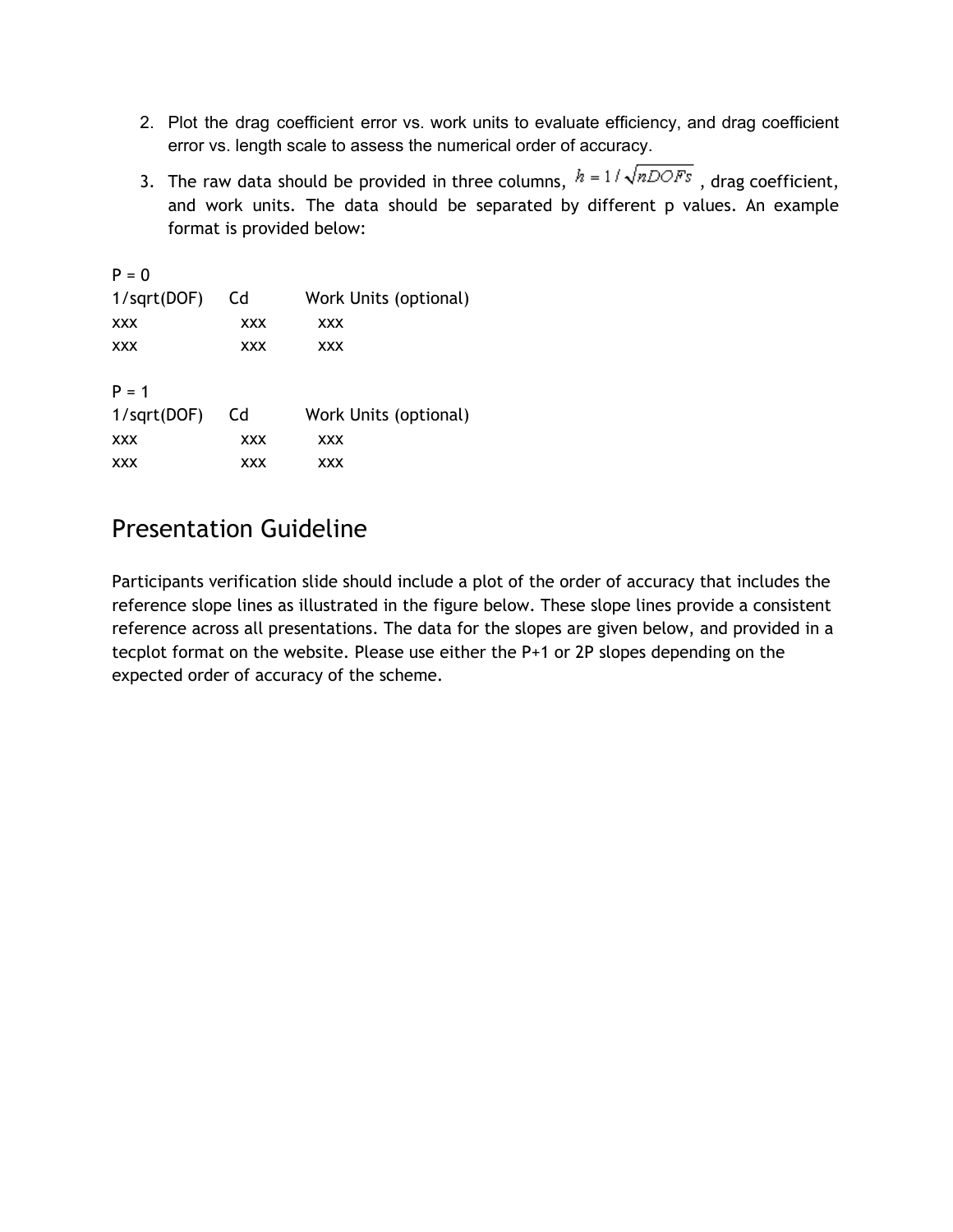

Example order of accuracy plot that includes P+1 reference slope lines

#### **Reference slope lines for P+1 slopes**

P=1 Slope of 2 1/sqrt(DOF) Cd Error 0.0220970869 1.47E-002 0.0009765625 2.86892231708631E-05

P=2 Slope of 3 1/sqrt(DOF) Cd Error 0.0132582521 3.02E-003 0.0005859375 2.6056752059198E-07

P=3 Slope of 4 1/sqrt(DOF) Cd Error 0.0147313913 2.31E-003 0.0006510417 8.80994128638802E-09

P=4 Slope of 5 1/sqrt(DOF) Cd Error 0.0099436891 4.93E-004 0.0012429611 0.000000015